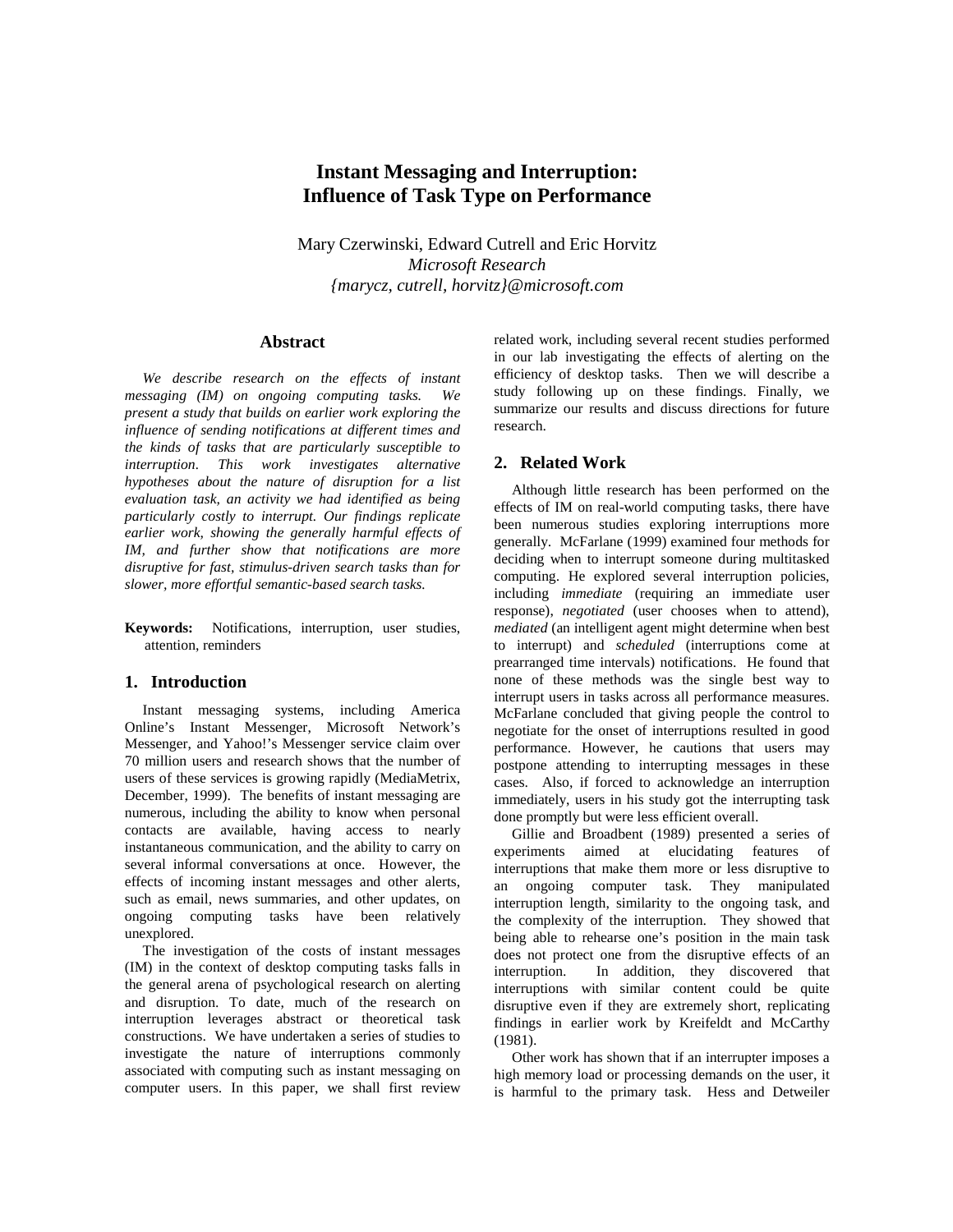(1994) showed that interruptions that were similar to an ongoing computer task are quite disruptive over the first two of three sessions, but are significantly less disruptive by the third session. In addition, they found that, if participants are allowed to train on the primary task without interruptions for two sessions, then presenting a third session with interruptions is significantly harmful to performance, despite the task being highly trained. It would appear from these last results that experience handling the interrupting tasks reduces their harmful effects over time.

Several studies have shown that the nature of the display of the notification influences performance on the primary computing task. Maglio and Campbell (2000) demonstrated that continuously scrolling displays were more distracting than discrete displays (those that start and stop) to ongoing word editing tasks. They found that all notification styles reduced word-editing performance in comparison to a no-notification condition. It should be noted that the methodology used in these studies was more akin to a dual task paradigm, as participants were instructed to monitor the scrolling notification displays. Memory tests did not reveal any differences across the different types of scrolling displays tested.

Ware, Bonner, Knight and Cater (1992) reported an experiment designed to test the use of simple linear motion as an attention-getting device for computer displays. The experiment also utilized a dual task paradigm. A primary task required the transcription of a document typed into a computer screen and a secondary task involved detecting and responding to a moving icon signal. The icon was a rectangular bar that grew and shrank vertically in an oscillatory fashion. Both the amplitude and velocity of the icon's motion were varied systematically and response time was recorded. The results from the secondary task showed that there was an inverse relationship between the velocity of the moving icon and time to respond to the icon movement, but no effect was found for amplitude. Observed reponse speeds appeared to indicate that simple motion was an effective attention-getting device for events in the periphery of the visual field. These results could be useful to designers that wish to have users quickly switch attention to high priority instant messages.

Mollenhauer, Lee, Cho, et al. (1994) reported a driving simulator study in which participants were presented road sign information from a visual dashmounted LCD display or from digitized auditory voice. Participants either received all road sign information or only "filtered" high-priority sign information. The effects of display type and filtering on information recall, driver performance, and driver preferences were measured. The results indicated that auditory information presentation was associated with increased road sign recall, but decreased the subjects' driving performance. Participants also rated auditory information as more distracting than visual information. Participants were able to recall more road sign information and drive at a higher level of

performance during the filtered conditions. These results suggest that holding off notifications unless they are of high priority would improve overall performance, but it is unclear how well the results might generalize to the computing domain.

In previous work (Czerwinski, Cutrell & Horvitz, 2000), we explored several conditions using as measures of disruption the times required for the user to move from tasks to the notification, to read the notification, and to return to the primary task following review of the notification. We found that the degree of disruption to ongoing productivity tasks depended on the specific point in a task that a notification was presented. We found that it was less costly if notifications came early in a task, before the user had become deeply engaged in the task goal. More specifically, we found that the costs of the disruption depended on the nature of the ongoing task or subtask. Finally, we found that IMs that were relevant to ongoing tasks were less disruptive than those that were irrelevant. This influence of relevance was found to hold for both notification viewing and task resumption times, suggesting that notifications that were unrelated to ongoing tasks took longer to process.

## **3. Deeper Study of Disruption**

In an effort to better frame our new results, we shall review our previous efforts to elucidate the relationship between the nature of the ongoing task and the disruptive effects of IMs. In our earlier work, we formulated a web-based search task and divided the overall task into several phases. We explored the differential influence of IMs on each phase. We were influenced in our definition of the phases by conjectures about interruptions made over a decade ago by Miyata and Norman (1986). Following their conjectures, we described formulating a web search query as "planning," typing the search query and using buttons or menus as "execution", and reviewing search results for the desired target web page as "evaluation." Miyata and Norman had speculated that interfering with any of these stages would be problematic, and that better interruption points would be at breaks between these hypothesized stages.

We found that receiving an IM was particularly disruptive during the execution and evaluation stages. That is, the costs were highest when a message was received when users were typing or interacting with toolbars and while users were scanning a list of web search results for a target. The first of these findings is consistent with the notion of *chunking behaviors* (Sellen, Kurtenbach, & Buxton, 1990), suggesting that some behaviors are grouped tightly into chunks and thus are difficult to control or guide once their execution begins. Chunking would provide an explanation for a user delaying a transition to a new task until a currently executing chunked subtask is completed. Chunking may characterize automated behaviors such as typing a word or phrase.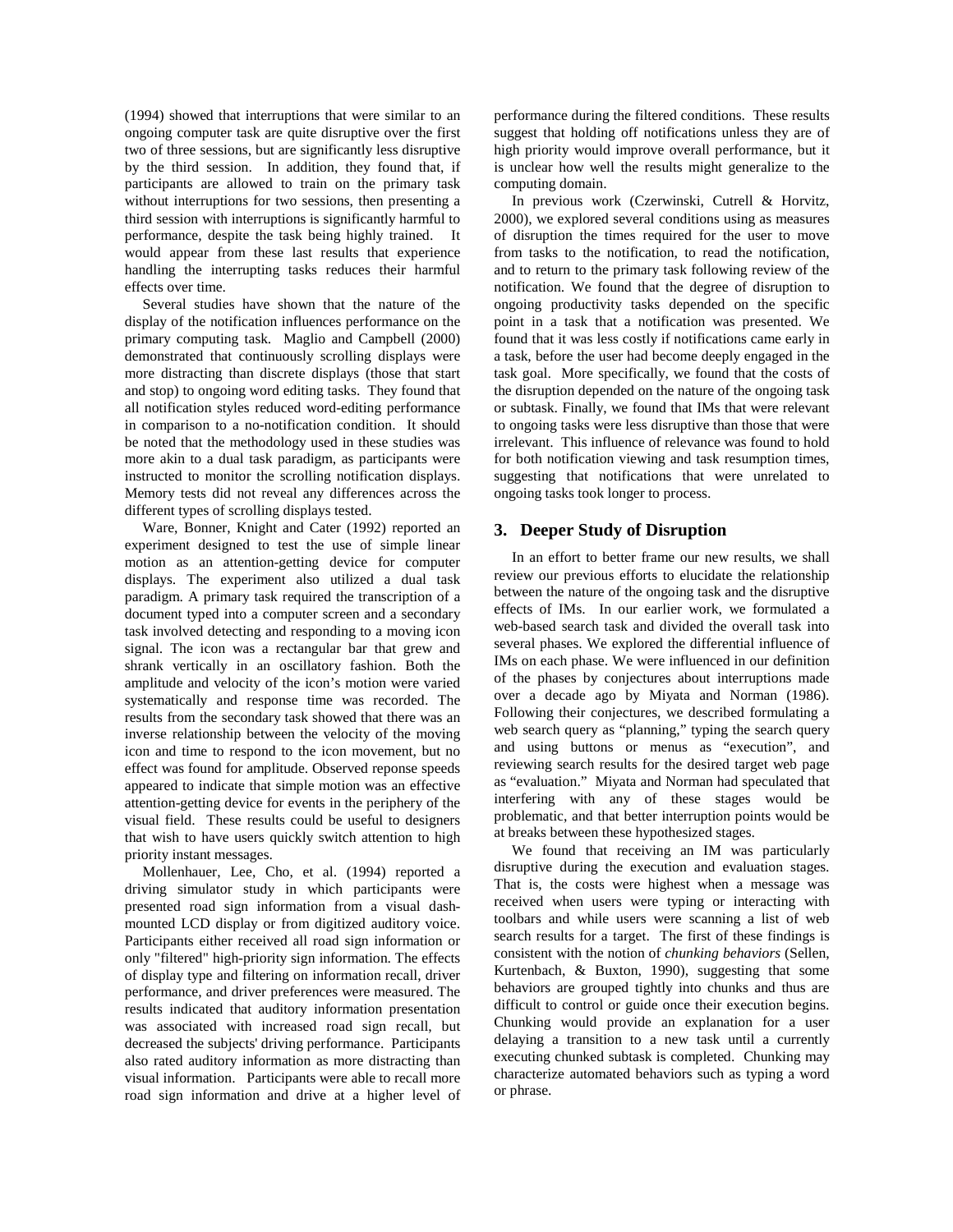In this paper, we report on our effort to better understand why the evaluation phase was particularly harmed by the notifications. We formulated two hypotheses. The first hypothesis is that the result may reflect the time required for users to visually re-orient themselves to where they recently left off in the search results list, and the concomitant re-scanning of the web search results after the interruption. An alternative explanation is that the additional delays arose from latencies in the access of the memory of the goal—in this case why/if a particular result was a candidate target. We set out to explore the finer structure of disruptions during evaluation of a list of items.

## **4. Experiment: Messages and List Evaluation**

Why are instant messages rendered during the evaluation stage of web searching more costly than other stages? We sought to identify whether or not harmful effects were observed during visual scan, target identification or remembering the goal, a task we refer to as conceptual reacquisition. As part of this work, we explored the value of leaving a displayed "marker" as a reminder to users where they left off in their primary task when returning from a notification.

## **4.1. Subjects**

Twelve participants (6 female) aged between 25 and 54 years of age (average age was 41 years old) came to the lab for a single session. All subjects were screened to be at least at an intermediate level of proficiency at using Microsoft Windows and Office products. Six of the subjects had used MSN's Messenger v. 2.0 prior to the study, and six had never used Messenger before. All subjects were run singly for one session.

#### **4.2. Design and materials**

Sixty-four Excel target and distracter book title sets were derived from 6400 book titles obtained from the Microsoft Library. Book items were chosen to be targets if they were found to be distinctive within a group of 80 distracter titles (i.e., book titles that did not have similarly titled, competing alternatives during a search trial for that book). The Excel spreadsheets were designed so that every trial comprised a worksheet with that trial's number on the worksheet's tab (*i.e*., each workbook for a given subject had 64 worksheets, for 64 trials). Each worksheet then contained the search target at the top of the list, and a list of 80 book titles below it (~ 3 pages worth of search results at a screen resolution of 640x480). The spreadsheets were fixed so that the description of the search target did not scroll off the top of the screen when the subject moved more than a screenful through the list. Figure 1 shows an example of an Excel spreadsheet with stimuli from the experiment.



#### **Figure 1. Example of "gist" search with no marking cursor and an instant message.**

Users navigated the lists using either the Cursor Up/Down (arrow) keys or using the Page Up/Down keys. When they used the arrow keys to navigate, a marker (the cursor) outlined the currently selected box, and items scrolled off the top of the screen one by one as they moved down the list. In contrast, when they used the Page Up/Down keys, the entire page was replaced with the next page and no marker outline was visible.

The difficulty of remembering the goal when returning from a notification was manipulated by altering the type of search target. For half of the trials, subjects were given the verbatim title of the book. This made the task a relatively straightforward visual scan for the first few letters of the title with little cognitive demand. For the other half of the trials, subjects were given a *gist* (e.g., "A book about Ramses II and the Nile.") We assumed that these tasks were cognitively more demanding, requiring more resources for recall, and for the real-time guiding of a search for semantic content. The average length of titles and gists were roughly equivalent.

The experimental design was a 2 (title v. gist search trial) x 2 (marker—arrow keys with cursor outline v. no marker—Page Up/Down keys without cursor outline) x 2 (notification trial or no notification trial) x 8 (replications per condition) for a total of 64 trials per session. Dependent variables included total task time, time to switch to a notification and time spent on a notification when one occurred.

#### **4.3. Procedure**

Participants were greeted and given a tour of the laboratory before starting. As part of this tour, subjects were introduced to a second experimenter, and told that this experimenter would be sending them notifications throughout the experiment. This was done so that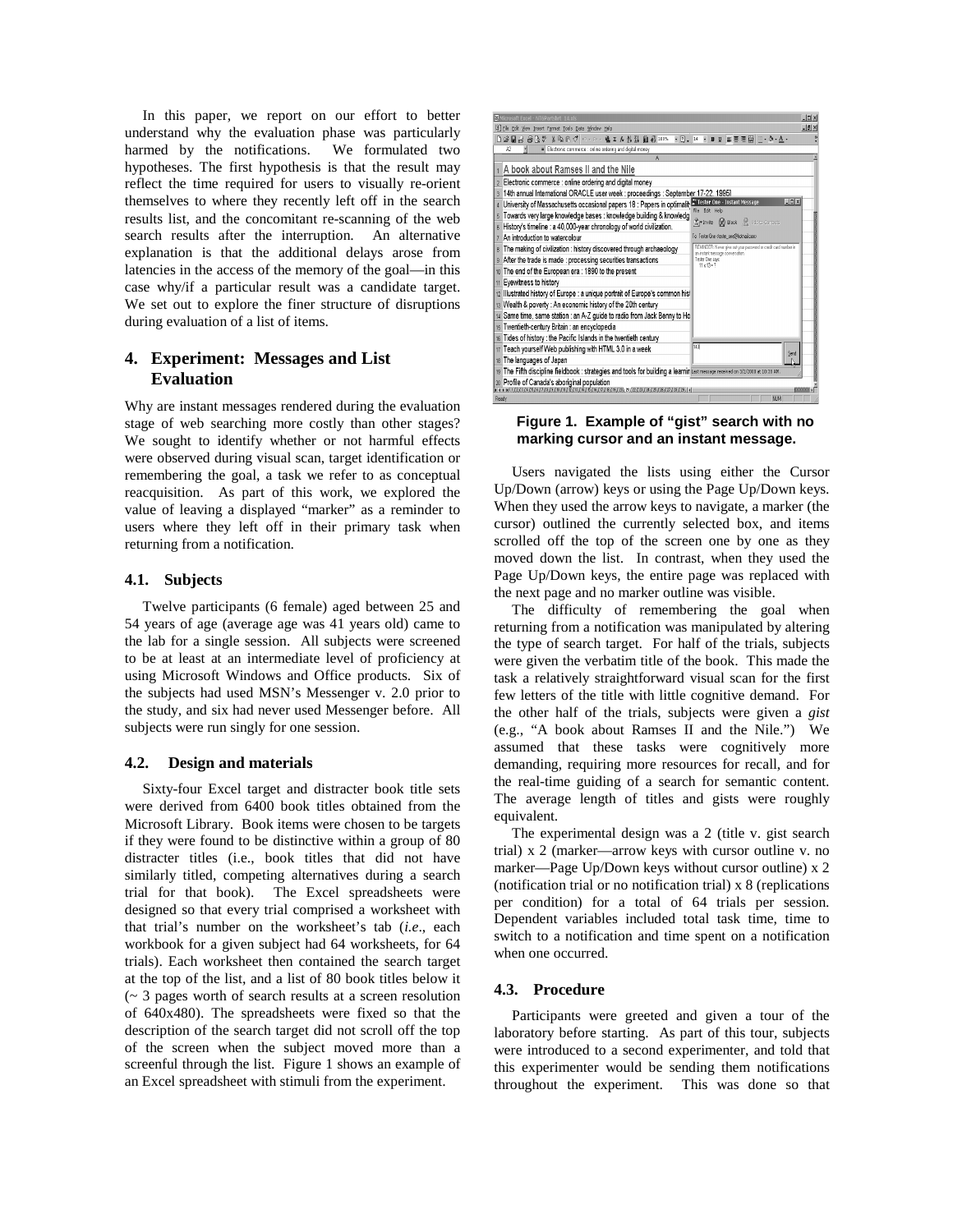participants would feel familiar with the person sending notifications once the study began. Next, participants were asked to read directions describing the search procedures, including how to navigate both using the arrow keys and Page Up/Down keys. Once they had completed reading the instructions, the experimenter walked them through two practice trials in order to familiarize the participants with the experimental procedure. One practice trial had participants navigate the Excel spreadsheet lists with the arrow keys, and the other trial had them use Page Up/Down. In addition, one trial was a "title" search trial; one was a "gist" search trial. Participants were sent notifications during both practice trials, so that they could become familiar with how to work with the notification user interface.

During the experiment proper, participants were asked to do two kinds of searches: In half of the trials, we gave them a book title as their target and they simply had to scan the list for the title. In the other half, we gave them a short gist of what the book was about and they had to scan the list for the title of the book associated with our description. In addition, on half of all trials the experimenter interrupted the participant within 30 seconds of beginning the search and before the title was found. The interruption consisted of the experimenter sending a message from MSN's Messenger with a simple multiplication or division problem as the message content. The participant was asked to respond to the message by solving the math problem and then to return to the search task and continue until the correct book title was found. When participants found the correct title match, they alerted the experimenter and moved on to the next trial by clicking on the worksheet tab just to the right of the current worksheet. All tabs were numerically labeled to show the trial number. After 32 search trials using either the arrow keys (marker condition) or the Page Up and Down keys, the participant took a short break and used the alternate navigation technique for the second half of the session. Order of navigation technique was determined at random for the first participant and then alternated between subjects thereafter. All other variables were run within subjects and were counterbalanced and randomized in terms of presentation for a given session. Subjects completed satisfaction questionnaires at the end of the one-hour experimental session, were debriefed, and escorted to the lobby. All participants received a software or book gratuity for their participation.

## **5. Results**

Although some book titles were more difficult to find in the list than others, users were able to find all of the book titles. If the search time became excessive (defined to be when the subject went past the target in the list for a third time) for a given trial, the experimenter would give a hint as to which third of the list the book title was in. On average, this occurred less than once per session

for a given user. Therefore, accuracy data need not be dealt with, and only time data will be reported.



**type (title or gist) on overall average task times.**

Log response times were used in the analyses to normalize the common skewing and variability associated with response time data. The findings for total task time are shown in Figure 2. Receiving notifications reliably slowed down performance on the primary task of searching for a book title. In addition, searching for the title of the book was reliably faster than using the gist of what the title was. There was no reliable difference between task times when navigating with the arrow keys versus the Page Up/Down keys during search trials, nor was there an interaction between this variable and any other. Our analysis of the task time data detailed below shows that the slowdown in task performance after notifications cannot be blamed entirely on the necessity of switching from the keyboard to the mouse and back again, and that significant costs remain when the device switching times are subtracted out from the total task times. This provides at least some evidence for the argument that a large proportion of the cost of notifications on primary task performance comes from the influence of notifications on memory. An analysis investigating any differential item, repetition or position effects allowed us to collapse across these variables, as they did not contribute to a significant amount of the variance. Therefore, a 2 (notification trial or not) x 2 (marked navigation v. page up/down) x 2 (title v. gist search) within subjects Analysis of Variance (ANOVA) was carried out on the overall trial completion time data. A significant main effect was observed for whether or not a notification was received during a search trial,  $F(1,11)= 236.2$ , p<.001. As seen in Figure 2, trials with notifications were reliably slower than those without.

A significant main effect was also observed for whether or not participants were completing a title or a gist search trial,  $F(1,11)=$  99.3, p<.001; title search trials were significantly faster than gist search trials. In addition, there was a reliable interaction between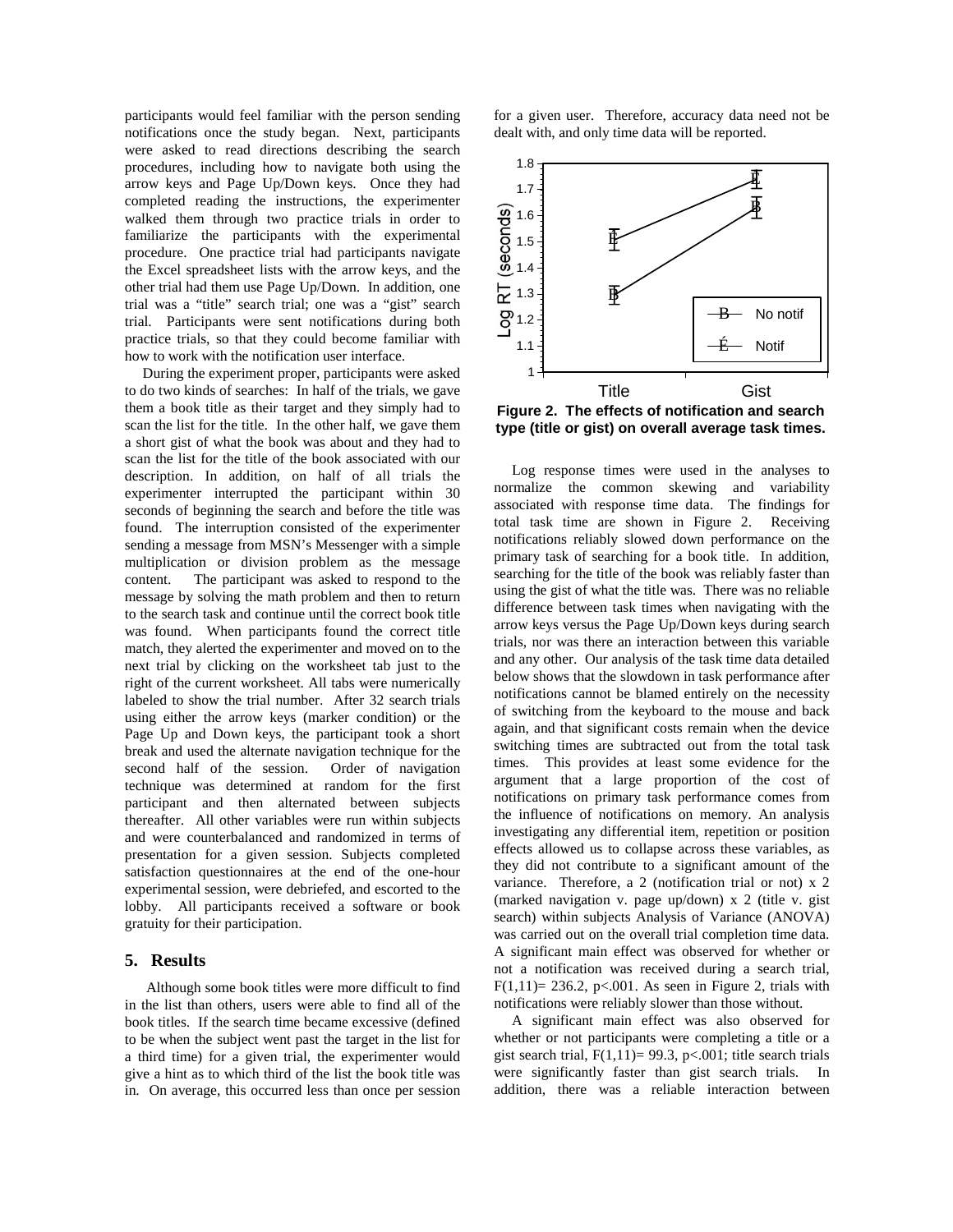notification and title vs. gist,  $F(1,11)=6.4$ ,  $p<.05$  (see Figure 2). No other main effects or interactions were significant.

As alluded to earlier, we analyzed the task time data after subtracting out the notification times. We did this because it might be argued that the costs of the interruption come solely from switching devices (from the keyboard to the mouse to interact with Messenger). We observed a similar pattern of results as we saw with the total task times: reliable main effects of notification  $[F(1,11)=23.26, p<0.001]$  and title vs. gist  $[F(1,11)=97.94, p<0.01]$  were obtained. A reliable interaction between marking method (arrow v. page up/down) and title v. gist  $[F(1,11)=4.9, p=.047]$ , was also obtained. Participants were reliably faster in the title condition when the marker was present (see Figure 3). No other main effects or interactions were significant. Therefore, the primary costs of the interruptions remain even after subtracting out device switching time.



**Figure 3. The effects of notification and search type (title or gist) on overall average task times minus notification time.**

## **6. Discussion**

This study bolsters the findings from our previous work, again demonstrating the harmful effects that notifications have during the task of searching through a list. We suspect this will generalize to other similar types of evaluation tasks. Additionally, we demonstrated that notifications reliably harm faster, stimulus-driven search tasks more than effortful, cognitively taxing search tasks, such as the gist search condition. This is true even though both kinds of search are used during the evaluation stage of computing tasks, and when deviceswitching time is accounted for. A possible explanation for this is that for tasks centering on high-speed visual scanning, users need to disengage and then re-engage their scanning mechanism(s) after an interruption, both potentially effortful endeavors (Shiffrin, 1988). Other explanations exist, and further research is needed to isolate the determining factors behind this result. A priori, we had thought we might observe a beneficial

effect of the marker in this regard. However, we found that having a marked position in a search list improved our subjects' performance for the title searches only when notification times were subtracted from overall task times. A more salient marker may have helped more overall, but this is uncertain. There are several potential explanations for these results. In one, users may not have actively employed the cursor for position management and memory, especially in the gist condition. Also, it may have taken users longer to engage the rapid visual scan mechanism when one returned to a feature-based title search than it did in the slower gist condition. In any case, these data do not clearly support the hypothesis that the effect of notifications on this task was due to a difficulty in visual reorienting to the task.

There was a basic navigational confound with the marking procedure used in the study: To mark current search position, the user had to navigate via the arrow keys. In the *no marking* condition, participants used the Page Up and Page Down keys. It may be that the differences between the efficiencies of these two navigational techniques are masking any performance advantage that might be provided by a cue on spatial location.

Although our marking procedure was not as effective a reminder as we had hoped in this experiment, we remain optimistic that reminders about an interrupted task might prove to be valuable in reducing the disruptiveness of notifications. In addition to navigational cues, such reminders might include the use of graphical and linguistic summaries of the interrupted task. For example, a system might remind the user with words of what they were doing prior to a notification, also providing links back to the primary task or subtask. We plan to continue to explore designs and user interface mechanisms for helping users to recover their context regarding the primary task after an interruption, and to pursue a better understanding of how policies and designs for notifications might mitigate the harmful effects of interruptions.

This study was a systematic step in a larger, ongoing research effort to examine the psychological effects of notifications during different computing tasks. Our research in this area has been carried out with an eye toward principles of human-computer interaction tools, metaphors, and designs that could reduce the disruptiveness of notifications. We also hope that the results of this work and related psychological studies will provide parameters that support ongoing work on systems that employ automated reasoning to control notifications (Horvitz, Breese, Heckerman, et al., 1998; Horvitz, Jacobs & Hovel, 1999).

Over a series of experiments, we have shown the disruptive effects of notifications on a variety of ongoing computing tasks. We have confirmed the predictions of Miyata and Norman (1986) that some task phases are less amenable to interruption than others. In particular,